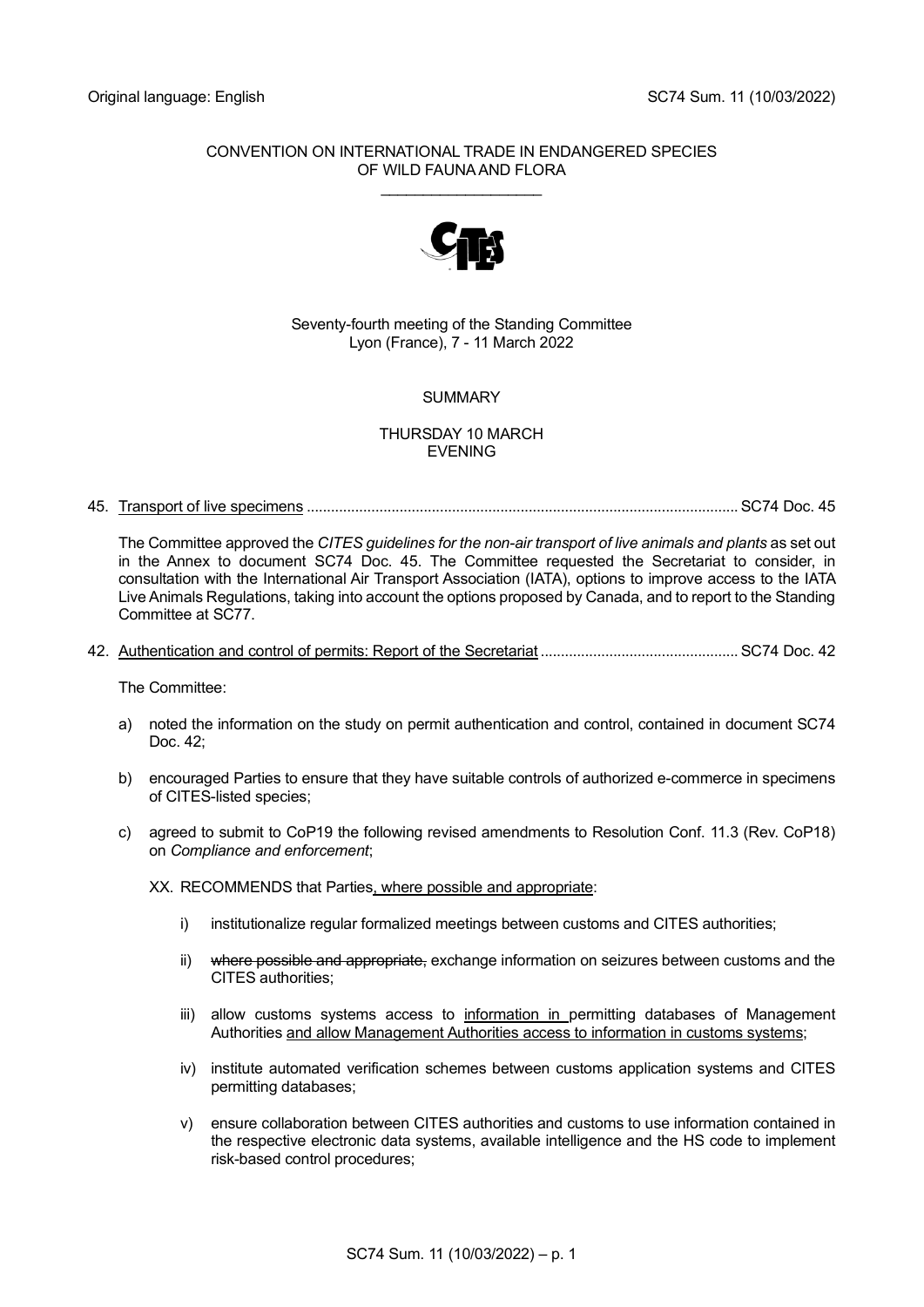- vi) ensure to the extent possible that professionals involved in wildlife trade and management, such as veterinarians receive training on CITES and their role in implementing the Convention and compliance with relevant national laws as part of their professional practice and ongoing accreditation;
- d) agreed to submit to CoP19 the following draft decisions:

## *19.AA Directed to the Parties*

Where this has not yet been done, Parties are encouraged to undertake risk assessments to develop risk profiles specific to CITES-listed specimens frequently found in trade exported and imported by the Party, and to reach out to the World Customs Organization for support in this regard, where needed.

## *19.BB Directed to the Secretariat*

The Secretariat shall, subject to available resources, work with the World Customs Organization and other partners to develop guidance, including a specific guidance for a riskbased analysis related to the process of analysis and inspection under CITES permit issuing systems, and elements for a national policy on physical inspections and present its report and recommendations to the Standing Committee.

## *19.CC Directed to the Standing Committee*

The Standing Committee shall consider the report of the Secretariat and endorse any guidance, as appropriate.

e) agreed that Decisions 18.130 and 131 had been implemented and can be proposed for deletion by the Conference of the Parties.

# 41. Electronic systems and information technologies: Report of the working group and the Secretariat..........................................................................SC74 Doc. 41

The Committee:

- a) noted document SC74 Doc. 41;
- b) agreed to submit to CoP19 the following draft amendments to Resolution Conf. 12.3 (Rev. CoP18) on *Permits and certificates:*
	- i) After the sixth preambular paragraph, insert the following new paragraph:

RECOGNIZING that electronic permitting systems can support Parties in regulating trade, in incentivizing compliance with legal trade frameworks, in monitoring the legality and sustainability of trade, including with regard to producing CITES annual trade reports, and in combatting illegal trade;

ii) Amend the tenth, eleventh and twelfth preambular paragraphs as follows (agreed by SC73):

NOTING that the *[eCITES Implementation Framework,](https://cites.org/sites/default/files/eng/prog/e/eCITES_Implementation_Guide.pdf) [CITES electronic permitting toolkit,](https://cites.org/sites/default/files/eng/prog/e/cites_e-toolkit_v2.pdf) Guidelines and specifications for Electronic Permit Information eXchange (EPIX) of CITES permits and certificates, and the Guidance on CITES electronic signatures* provides guidance to Parties on common internationally recognized information exchange formats, protocols and standards, and electronic signatures;

RECOGNIZING the need to adopt the principles outlined in the *CITES electronic permitting toolkit* above-mentioned guidance to facilitate the exchange of information among national Management Authorities;

RECOGNIZING that the *CITES electronic permitting toolkit* this guidance will require updates and revisions to reflect the evolution of technologies and ongoing development of international standards;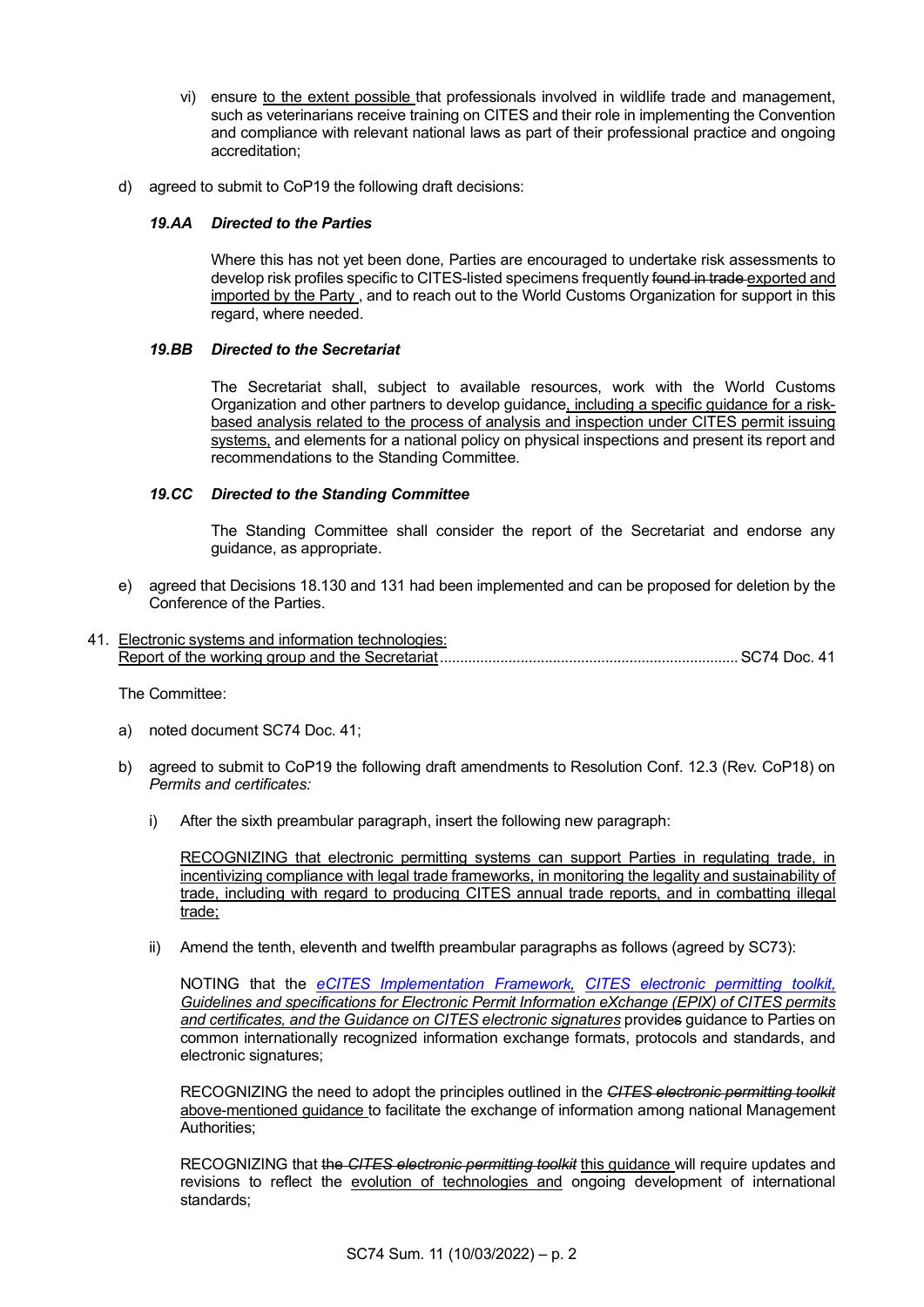- iii) Amend paragraph 2 e) as follows (agreed by SC73):
	- e) if a permit or certificate form, whether issued in an electronic or paper format, includes a place for the signature of the applicant, the absence of the handwritten signature or, in case of electronic forms, any electronic equivalent, should render the permit or certificate invalid, taking into account the *Guidance on CITES electronic signatures*; and
- iv) In paragraph 3, insert a new subparagraph c), amend the current subparagraph c), insert two new subparagraphs after subparagraph c) and renumber the subsequent subparagraphs as follows:
	- c) all Parties consider the development and use of electronic permit management systems such as those outlined in the *eCITES Implementation Framework* that, *inter alia*, support the production of annual reports required under the provisions of Article VIII, paragraph 7 (a); where relevant and appropriate, Parties consider the implementation of electronic processes for permit issuance and the development and use of the electronic equivalent of paper-based permits and certificates;
	- cd) Parties using or developing electronic permits and certificates, adopt the standards recommended in the *[CITES electronic permitting toolkit](http://www.cites.org/common/cop/15/doc/E15-30-01T.pdf)*, *Guidelines and specifications for Electronic Permit Information eXchange (EPIX) of CITES permits and certificates* and the *Guidance on CITES electronic signatures*;
	- e) Parties that issue electronic permits and certificates submit information to the Secretariat documenting that when their system issues electronic permits and certificates, these are the electronic equivalent of original paper permits and certificates and information on how to verify the validity of permits and certificates issued electronically;
	- f) the Secretariat, via Notification, provide the information from Parties submitted under [subparagraph e] on their electronic systems;
- v) Amend paragraph 3, subparagraph n) as follows:
	- n) Parties that do not already do so affix a security stamp to each permit and certificate, or add a two-dimensional barcode, or both, or use any other relevant manner to secure each permit and certificate;
- vi) In paragraph 3 after the current subparagraph o), insert a new subparagraph as follows:
	- AA) Parties that issue electronic permits and certificates ensure that their systems issue electronic equivalent of original paper permits and certificates, and that their systems have adequate security measures, including mechanisms that:
		- in the case of a single-use document, prevent more than one movement under the same document; and in the case of a multiple-use document, prevent its unauthorized use;
		- ii) receive information from the importing Party when a document has been used;
		- iii) enable the authorities of any Party to verify whether the document is valid or has been used;
		- iv) contain security protocols that maintain integrity of all communications and data transfer, including use of two-dimensional barcodes;
- vii) Amend the current paragraph 3, subparagraph q) to read as follows (agreed by SC73)
	- q) Parties that have not yet done so communicate to the Secretariat the names of the persons empowered to sign permits and certificates, as well as three specimens of their signatures, or in case of electronic permits and certificates, the names of the empowered persons and methodologies used to authenticate them, and that all the Parties communicate, within one month of any change thereto, the names of persons who have been added to the list of those already empowered to sign, the names of persons whose signatures are no longer valid and the dates the changes took effect;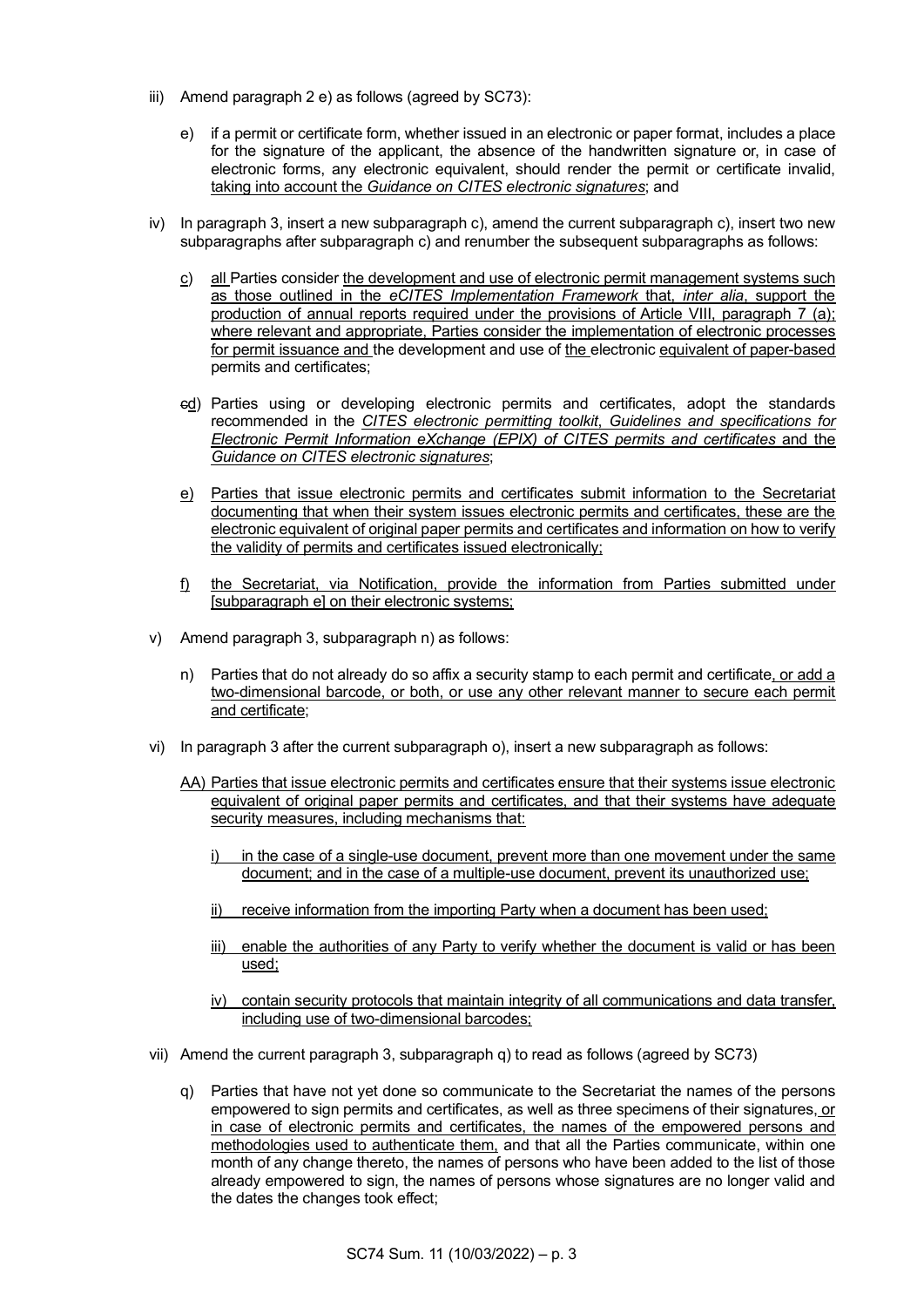- viii) Amend Annex 1, paragraph l) as follows (agreed by SC73):
	- l) The name of the signatory and his/her handwritten signature for paper permits and certificates or its electronic equivalent for electronic permits and certificates taking into account the *Guidance on CITES electronic signatures;*
- ix) Amend Annex 2, page 2, paragraph 4 as follows:
	- 4. **Complete** name and address of the exporter/re-exporter. The name of the country must be stated. The absence of the signature of the applicant renders the permit or certificate invalid, if a place for the signature of the applicant is included.
- x) Amend Annex 3, page 2, paragraph 3 as follows:
	- 3. Complete the full name, permanent address and country of the owner of the specimen covered by the certificate. Absence of the signature of the owner renders the certificate invalid, if a place for the signature of the owner is included.
- c) agreed to submit to CoP19 the following draft decisions:

## *19.AA Directed to the Parties*

Parties are invited to:

- a) use the eCITES Implementation Framework, the latest edition of the CITES electronic permitting toolkit, Guidelines and specifications for Electronic Permit Information eXchange (EPIX) of CITES permits and certificates, and the Guidance on CITES electronic signatures in planning and implementing electronic CITES systems;
- b) consider the implementation of electronic CITES systems in a manner designed to meet CITES requirements, including those provided in Resolution Conf. 12.3 (Rev. CoP18) on *Permits and certificates* to increase transparency and efficiency of the permit issuance and control process, to prevent use of fraudulent permits, and to provide quality data for reporting and improved sustainability assessment;
- c) work with the customs, National Plant Protection Organizations (NPPOs) and other relevant agencies to ensure that trade in CITES-listed specimens is in compliance with CITES requirements and, where appropriate, in line with, or integrated into, other relevant national cross-border trade systems and procedures;
- d) share experience, challenges and know-how with other Parties on the development and implementation of electronic CITES permit management systems and use of the electronic equivalent of paper-based permits and certificates, and provide inputs to the Secretariat for continuous improvement of eCITES reference materials;
- e) take note of the [eCITES BaseSolution](https://ecites.asycuda.or/) as an automated permit management system option that is now available to Parties for implementation;
- f) call upon donor countries and agencies to provide financial support towards the implementation of electronic CITES permit management systems in developing countries; and
- g) submit to the Secretariat information on the use of HS codes for risk-based control procedures.

#### *19.BB Directed to the Standing Committee*

The Standing Committee shall, in consultation with the Secretariat, undertake the following tasks:

a) work with the United Nations Centre for Trade Facilitation and Electronic Business (UN/CEFACT), the United Nations Conference on Trade and Development (UNCTAD),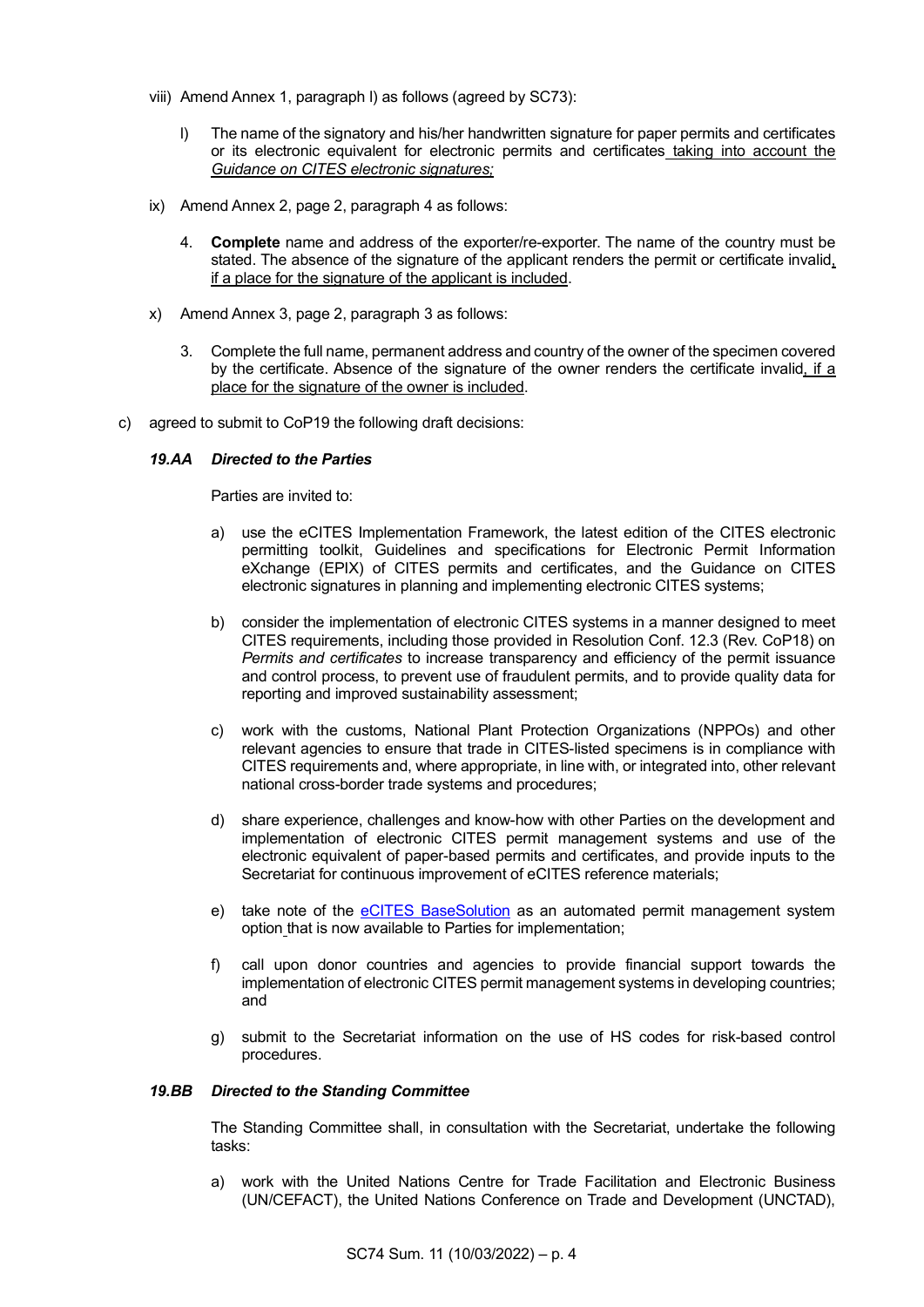the United Nations Economic Commission for Europe (UNECE), the International Trade Centre (ITC), the World Bank, the World Customs Organization (WCO), the World Trade Organization (WTO), the Secretariat of the International Plant Protection Convention (IPPC), and other relevant partners, to continue the exchange of information and the development and implementation of joint projects that would facilitate Parties' access to electronic permitting systems that comply with CITES requirements and where appropriate are aligned with international trade standards and norms;

- b) work with relevant partners on the further development of standards and solutions for Electronic Permit Information eXchange (EPIX) for the exchange of CITES permit and certificate data and the improvement of the validation of CITES permit data by CITES Management Authorities and customs officials;
- c) recognizing the importance of the requirement for endorsement of permits and certificates at export, explore possible alternatives to the physical endorsement;
- d) monitor and advise on Parties' work related to the development of traceability systems for specimens of CITES-listed species to facilitate their harmonization with CITES permits and certificates;
- e) monitor the use of HS codes in implementing risk-based control procedures in different countries;
- f) support the development of the capacity of Management Authorities, especially those with the greatest needs, to electronically collect, secure, maintain, and transmit data using systems compatible with those of the Secretariat and other Management Authorities; and
- g) submit reports on activities undertaken under Decision 19.BB, paragraphs a) to f) and make recommendations to the Conference of the Parties at its 20th meeting.

## *19.CC Directed to the Secretariat*

The Secretariat shall, subject to the availability of external funding:

- a) undertake a study on the information used by different Parties in a risk-based approach for CITES trade controls;
- b) collect information from Parties on any issues encountered with regard to the application of national data protection laws that affect implementation of Electronic Permit Information eXchange (EPIX) for the exchange of CITES permits and certificates;
- c) support the work of the Standing Committee under Decision 19.BB through the organization of workshops, consultations, preparation of studies and guidance materials on relevant topics as identified by the Standing Committee; and
- d) provide capacity-building and advisory services to support Parties interested in implementing electronic solutions for the management and control of CITES permits and certificates and support Parties in establishing electronic permit systems and information exchanges.
- d) agreed that Decisions 18.125-128 had been implemented and propose to CoP19 that they can be deleted.
- 43. Purpose codes on CITES permits and certificates: Report of the working group ......................SC74 Doc. 43

The Committee agreed to submit to CoP19 the following amendments to Resolution Conf. 12.3 (Rev. CoP18) on *Permits and certificates*: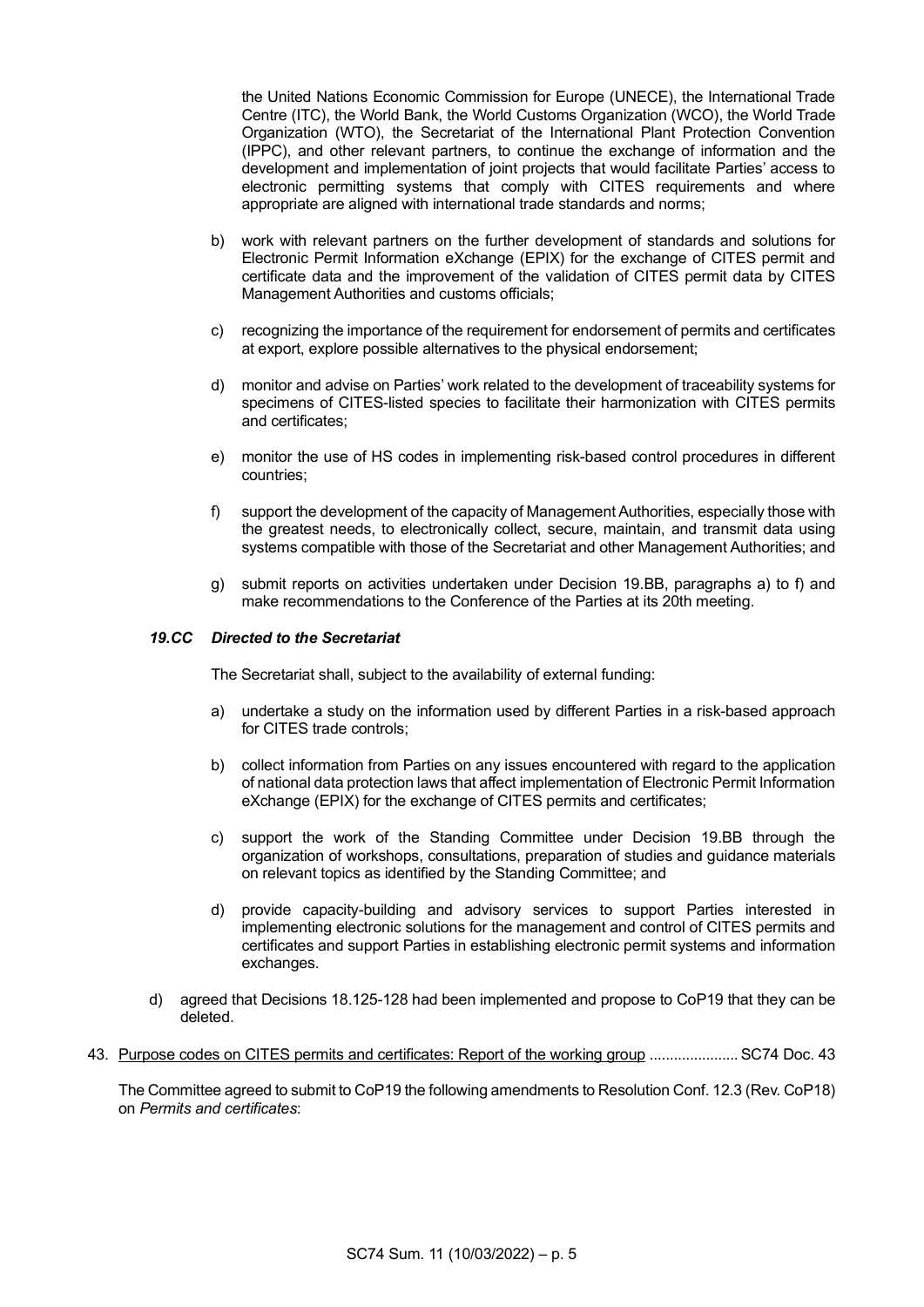#### **Conf. 12.3 (Rev. CoP189)** *Permits and certificates*

…

- g) Parties state, on each of their permits and certificates, the purpose of the transaction using the following codes:
	- **T –** Commercial
	- **Z –** Zoo
	- **G –** Botanical garden
	- **Q –** Circus or travelling exhibition
	- **S –** Scientific
	- **H –** Hunting trophy
	- **P –** Personal
	- **M –** Medical (including biomedical research)
	- **E –** Educational
	- **N –** Reintroduction or introduction into the wild
	- **B –** Breeding in captivity or artificial propagation
	- **L –** Law enforcement / judicial / forensic;
- h) The purpose of transaction code is determined as follows:
	- i) The transaction between the sender/exporter and receiver/importer directly involved in the trade from one State to another is used to assess the purpose of transaction code for the export permit or re-export certificate. This indicates the reason there is trade of the specimen(s) from the sender/exporter to receiver/importer. The sender/exporter and receiver/importer can be the same entity (e.g., personal movement).
	- ii) The intended use of the specimens by the importer is used to determine the purpose of transaction code for the import permit. This indicates the reason the importer requests to import or is importing the specimen(s).
	- iii) When both the export permit/re-export certificate and the import permit are issued, the purpose of transaction code used on the two CITES documents may be different.
	- iv) For transactions whose non-commercial aspects do not clearly predominate, and except where an alternative code more precisely reflects the reason for the transaction, purpose-of-transaction-code T should be used.
	- v) For transactions that are non-commercial in nature, the most applicable of the codes should be used.
	- ivvi) In the case of these certificates, the following purpose of transaction codes should be used:

| Certificate of Ownership                 | D          |
|------------------------------------------|------------|
| <b>Travelling Exhibition Certificate</b> | O          |
| Musical Instrument Certificate           | $P$ or $Q$ |
| Scientific Certificate                   | S          |

vvii) For the remaining certificates, the purpose of transaction code is determined as follows:

Pre-convention certificate – as outlined in i) above for export permits or re-export certificates; Certificate of Origin – as outlined in i) above for export permits or re-export certificates; Certificate of captive breeding and artificial propagation – as outlined in i) above for export permits or re-export certificates;

- Introduction from the Sea certificate as outlined in ii) above for import permits;
- i) The term 'hunting trophy', as used in this Resolution, means a whole animal, or a readily recognizable part or derivative of an animal, specified on any accompanying CITES permit or certificate, that:
	- i) is raw, processed or manufactured;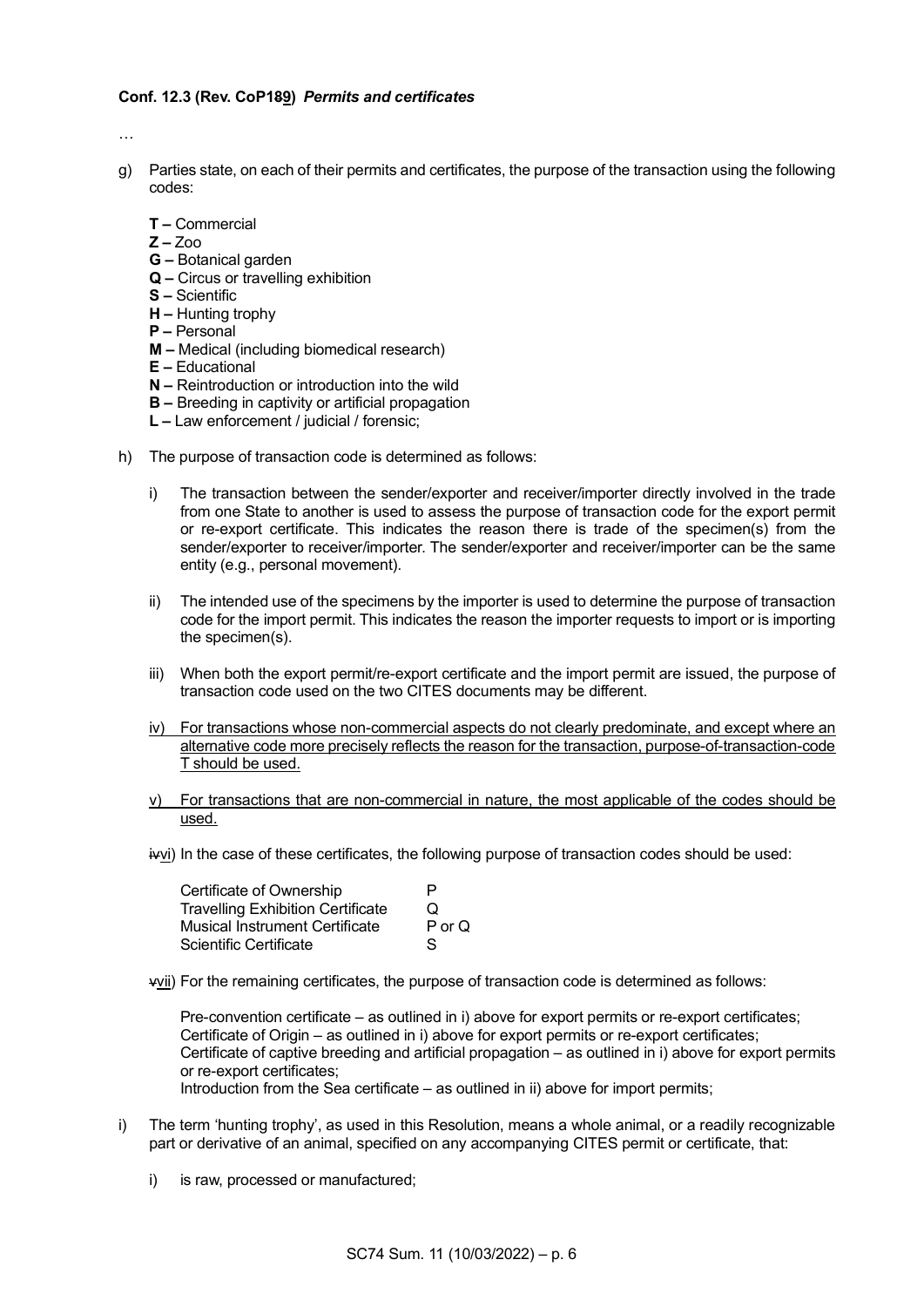- ii) was legally obtained by the hunter through hunting for the hunter's personal use; and
- iii) is being imported, exported or re-exported by or on behalf of the hunter, as part of the transfer from its country of origin, ultimately to the hunter's State of usual residence.
- Purpose code 'Z' (zoo) should be used where the transaction is for the purpose of movement of a specimen to a zoo and/or aquarium or by a zoo and/or aquarium for public display, care, reproduction, public education and awareness, scientific research, rescue, rehabilitation, or conservation;
- k) Purpose code 'M' (medical including biomedical research) should be used where the transaction is for the purpose of medical or veterinary testing, diagnosis, treatment or research, including biomedical research;
- Purpose code 'E' (educational) should be used where the transaction is for the purpose of use in educational and training programs or for display in an institution with a primarily educational remit;
- m) Purpose code 'N' (reintroduction or introduction to the wild) should be used where the transaction is for the purpose of reinforcement and reintroduction within a species' natural and historical range, and for conservation introductions, comprising assisted colonization and ecological replacement, outside the species' natural and historical range;
- n) Purpose code 'L' (law enforcement/judicial/forensic) should be used where the transaction is for the purpose of transfer of specimens between, or in support of, government agencies for law enforcement, judicial or forensic purposes;

The Committee requested the Secretariat to work with the Standing Committee Chair and the Chair of the intersessional working group to consider any Resolution related to or affected by purpose-of-transaction codes, to ensure coherent interpretation; to prepare a report to CoP reflecting the discussion on purpose codes 'P' and 'T' and to draft new decisions to CoP19 to ensure continued discussion on purpose code 'P' and 'T'.

44. Simplified procedures for permits and certificates........................................................................SC74 Doc. 44

The Committee agreed to submit to CoP19 the following amended draft decision:

# *19.XX Directed to the Standing Committee*

The Standing Committee shall consider the need for the development of further appropriate mechanisms, including guidance and capacity-building on simplified procedures in accordance with the recommendations in Part XIII of Resolution Conf. 12.3 (Rev. CoP18) on *Permits and certificates,* to facilitate the efficient international movement of wildlife samples for diagnostic purposes and/or conservation purposes, for consideration by the 20th meeting of the Conference of the Parties.

40. Guidance for making legal acquisition findings: Report of the Secretariat..................................SC74 Doc. 40

The Committee noted document SC74 Doc. 40 and the 'Rapid guide for the making of legal acquisition findings' in its Annex. The Committee further noted that the Secretariat will organize a workshop to review the 'Rapid guide for the making of legal acquisition findings' and agreed to submit to CoP19 the 'Rapid guide for the making of legal acquisition findings' as revised at the workshop.

The Committee agreed to submit to CoP19 the following draft decisions:

# *19.AA Directed to the Parties*

Parties are invited to test the 'Rapid guide for making legal acquisition findings' developed by the Secretariat and offer, upon request, peer assistance to other Parties for the improvement of their capacity to verify legal acquisition for different taxa.